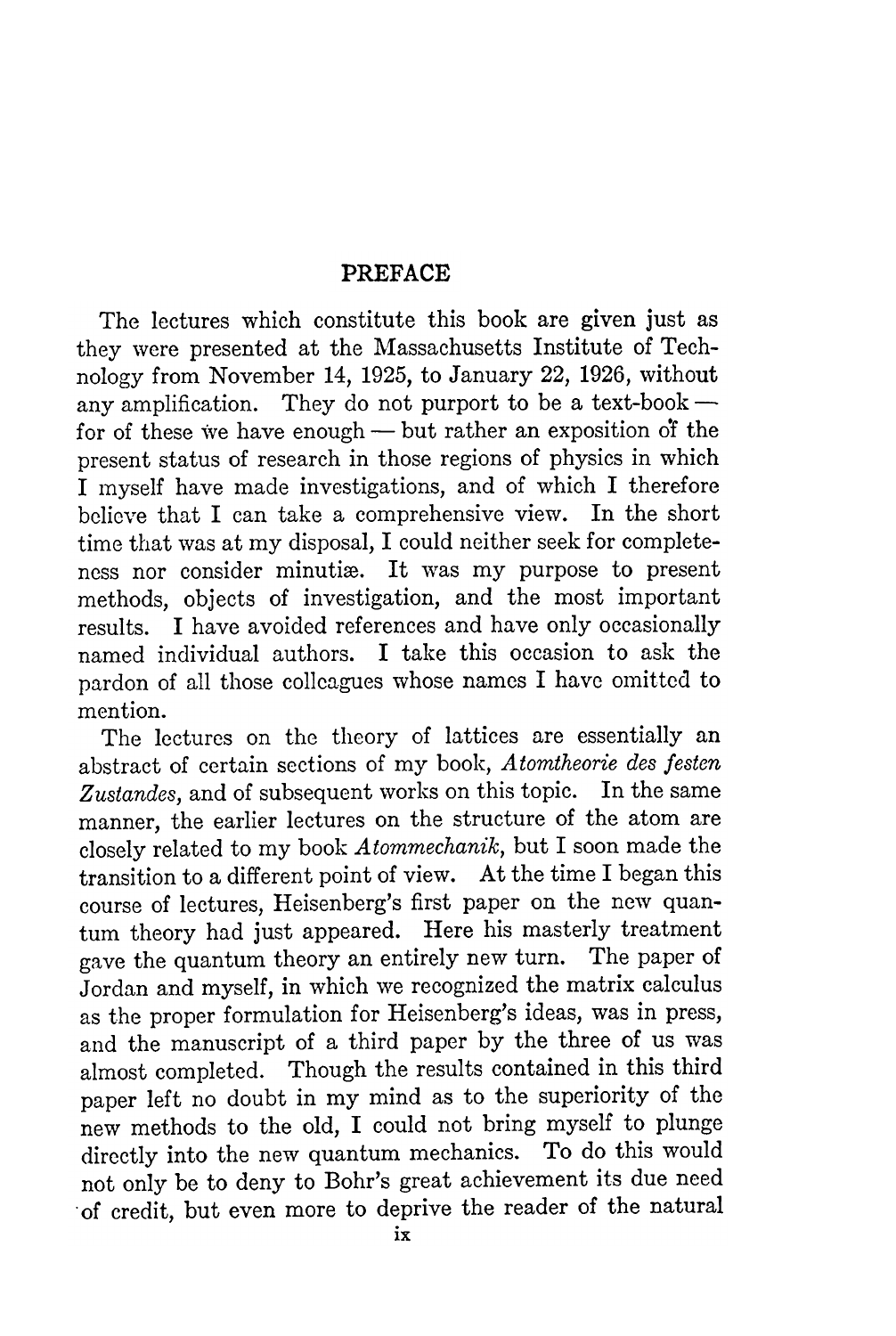#### x **PREFACE**

and marvelous development of an idea. I have consequently begun by presenting the Bohr theory as an application of classical mechanics, but have emphasized more than is usual its weaknesses and conceptual difficulties. It is perhaps superfluous to state that this is only done to establish the necessity of a new conception , and is not intended as a hostile criticism of Bohr's immortal work. As the course proceeded, further achievements of the new method came to my notice. I was able to introduce some of these into the lectures. Pauli's theory of the hydrogen atom is a case in point. Of others, such as the treatment of the theory of aperiodic processes in terms of a general calculus of operators, developed by N. Wiener and myself, I was able to give a sketch. These sections are not so much a report on scientific results as an enumeration of the problems which seem of most interest to us theoretical physicists .

I wrote the original text in German. It was then translated into English by Dr. W. P. Allis and Mr. Hans Müller, and read through by me. Mr. F. W. Sears revised the second part; finally Dr. M. S. Vallarta went carefully through the complete text in order to verify the formulas and make the English idiomatic . I hereby express my sincere thanks to all these gentlemen, who have spent much labor on this work of revision, and have sacrificed much valuable time, as well as to Assistant Dean H. E. Lobdell, who has taken great pains in the supervision of the work of publication.

I feel it as a great honor that this book appears as a pub lication of the Massachusetts Institute of Technology. For this I wish to express my thanks to President S. W. Stratton and Professor C. L. Norton, the Head of the Department of Physics. To Professor Paul Heymans, who has not merely extended to my wife and myself the hospitality of his house, but also shared his office with me during the three months of my stay at the Institute, I wish to express my gratitude in visible form by the dedication of this little book.

MAX BORN

### MASSACHUSETTS INSTITUTE OF TECHNOLOGY January, 1926